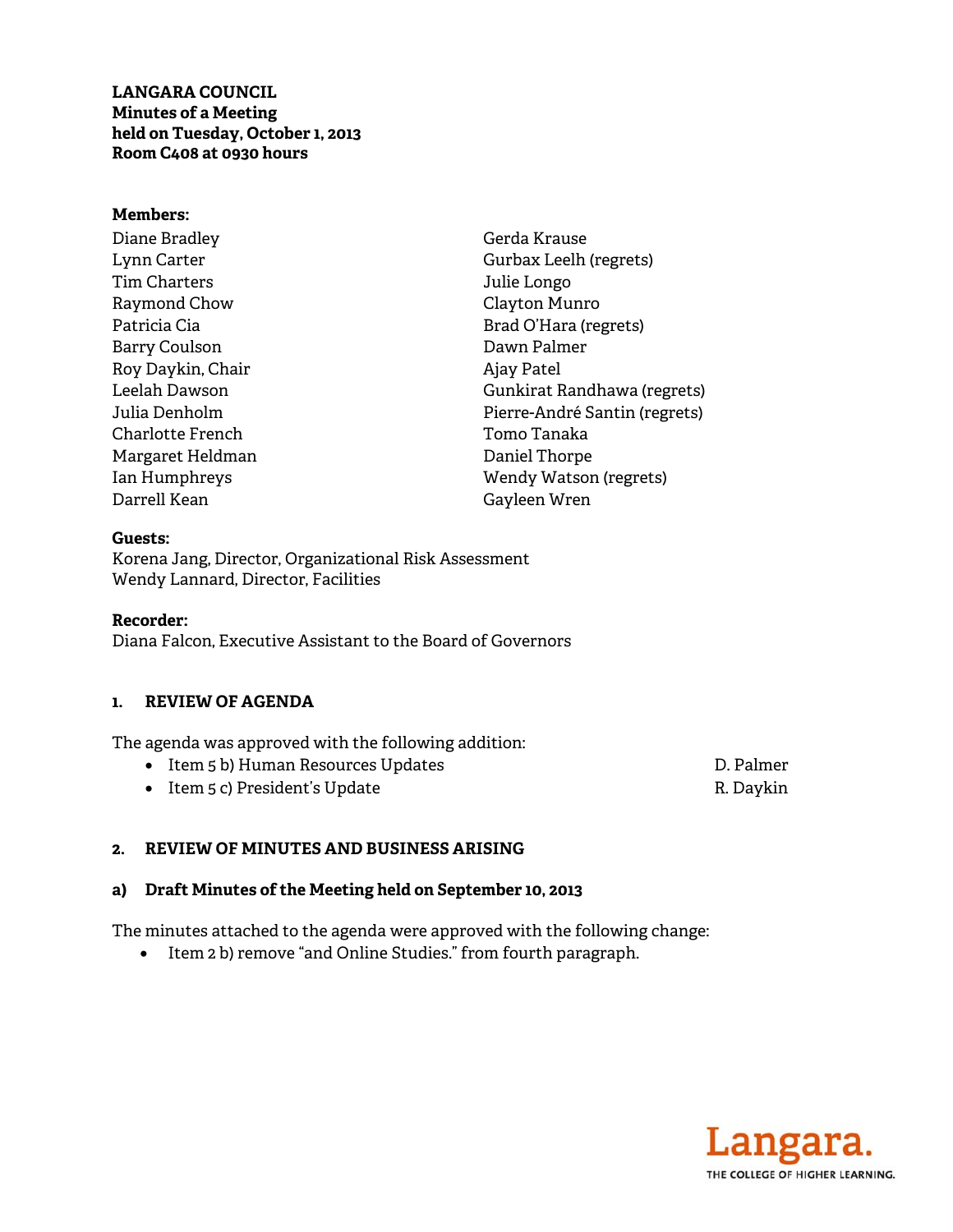### **3. STANDING ITEMS**

### **a) Banner Next Generation Project Update**

C. French provided an update on the Banner Next Generation Project noting that we are moving into evaluation of the Flexible Registration module for Continuing Studies. A consultant from Ellucian, the software vendor, is on campus this week providing training for the functional user team and IT staff. This process will help to identify the options available to configure the system to Langara's needs.

In response to a question about the student registration issue that occurred a few weeks ago, C. French advised that the situation was resolved within the first couple of days of occurrence, that there were a couple of clean-up items completed in the following weeks, and an evaluation of the processes that caused the issue is underway so that it does not happen again.

In response to a question regarding the timing for completion of the Banner project, B. Coulson advised that the budget for the project was approved to the end of the fiscal year 2014. However, if the project is extended, the budget amount will not change - it will just be distributed over the length of project completion. He further noted that a decision will be required as to whether the College will move to the Relationship Management part of the module. It was noted that the College implemented the communications module a few years ago, but not the analytics module. C. French advised that the recent merger of Datatel and SunGard (Banner), rebranded as Ellucian, has prompted a review of their products and an evaluation will be required to determine the College's needs and what will work under the new brand.

## **b) Building Update**

W. Lannard advised that the costing exercise is complete and the budget is finalized for construction of the new Sciences and Technology building. The Advisory Committee will meet on Friday to review the plans and is working with Communications and Marketing to revise the website in preparation for the communication roll-out.

In response to a members' question regarding if the College has considered delaying the project until a new President is on board and fully apprised (since they will adopt responsibility for the project), R. Daykin advised that one of the challenges with delaying a project for any period of time is escalation of construction costs. In response, he advised that he will discuss this with the Board and advise their decision at a future Langara Council meeting.

### **AGENDA ITEM**

## **4. FOR DISCUSSION**

### **a) Terms of Reference Update**

L. Carter advised that the Committee reviewed the existing Terms of Reference and the majority of changes were made to position descriptions. She highlighted an updated copy of the Terms of Reference distributed at the table (a copy is attached to these minutes) and advised that, after the agenda was distributed, one additional change was made to the third

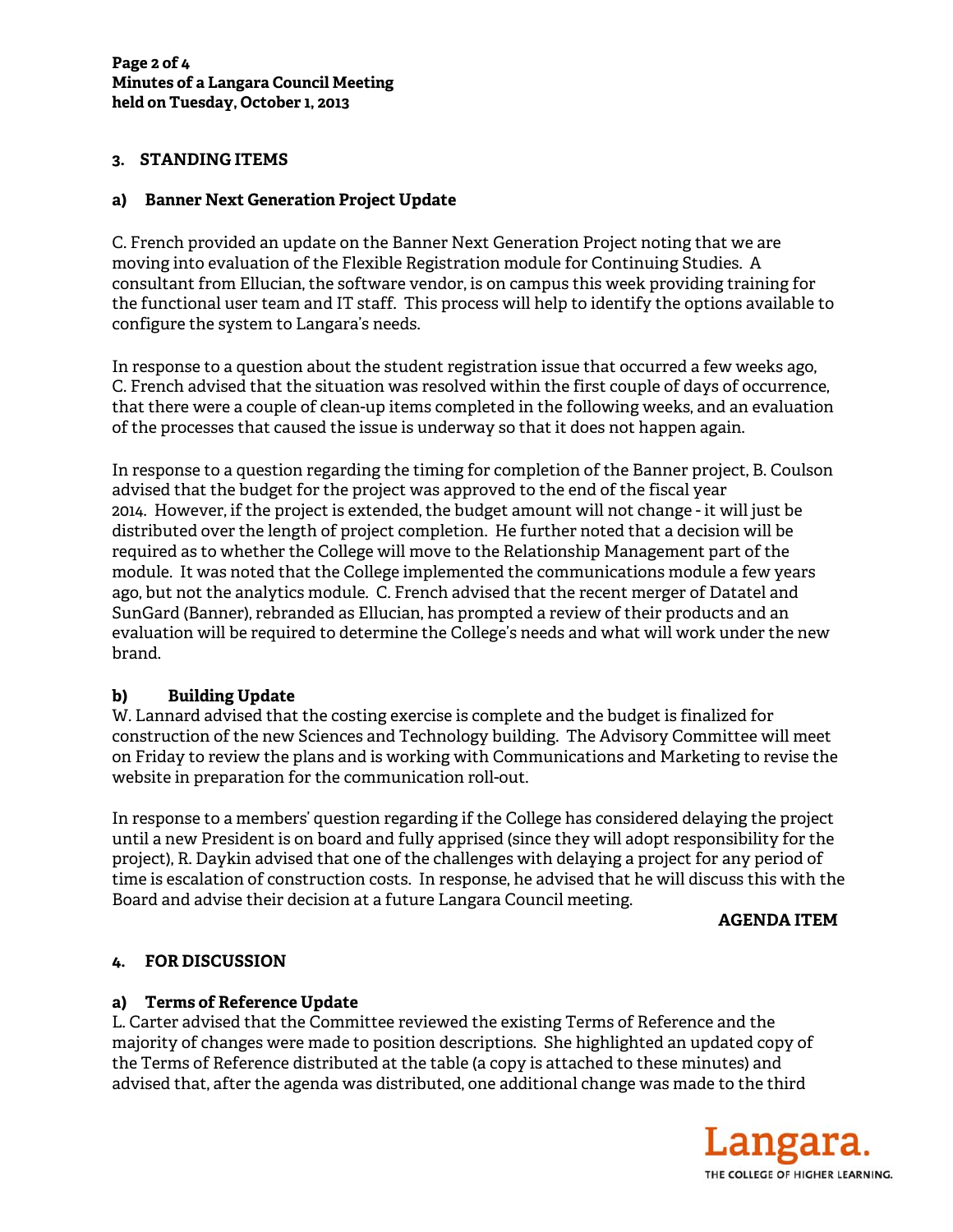#### **Page 3 of 4 Minutes of a Langara Council Meeting held on Tuesday, October 1, 2013**

sentence of the first paragraph . She advised that there are possibly other additions to membership. After a lengthy discussion, the following changes were noted:

- Add the following positions to the membership:
	- − Associate Vice President, Administration and Finance
	- Executive Director, College Advancement
	- − Director, Communications and Marketing
	- − Director, Financial Services
- Position descriptions to be less specific (except for Director positions)
- First paragraph, third line Change *"approve"* to *"recommend to the President"*
- Add a sentence to distinguish practice vs policy
- Make LSU Representative plural by adding "s"

The Committee will review the recommended changes, update the Terms of Reference, and return the document to Langara Council at its next meeting for review and possible approval.

## **AGENDA ITEM**

# **5. FOR INFORMATION**

## **a) 2014/15 Budget Update**

B. Coulson advised that budget consultation sessions have started, section plans have been received, and budget worksheets are due by October 18<sup>th</sup>.

## **b) Human Resources Updates**

D. Palmer distributed at the table a copy of a brochure titled "Maintaining a respectful workplace." and advised that copies will be distributed to each employee prior to the launch scheduled for October 30<sup>th</sup> in the Employee Lounge. She further advised that respectful workplace training is mandatory for all employees and is slated to begin in November through on-line and face-to-face sessions. She further noted that the College is obligated to report to the Post-Secondary Employers' Association (PSEA) as to how many employees participated in the training.

[It was noted that B. O'Hara arrived at 10:09 a.m.]

D. Palmer announced the second annual Employee Department Halloween Contest. A panel of judges will visit each department on October 31<sup>st</sup> and award prizes for Best Decorated Department and Best Department Costumes.

D. Palmer highlighted a draft calendar distributed at the table which highlighted the Healthy Minds Initiative as part of the Wellness Initiatives for November.

## **c) President's Update**

R. Daykin provided an update on the following:

• Deputy Minister James Gorman resigns. Sandra Carroll announced as new Deputy Minister. Although new to post-secondary education, she has held various positions within other Ministries and is committed to visit every campus on a regular basis. Was provided an opportunity to meet with her to discuss issues specific to Langara.